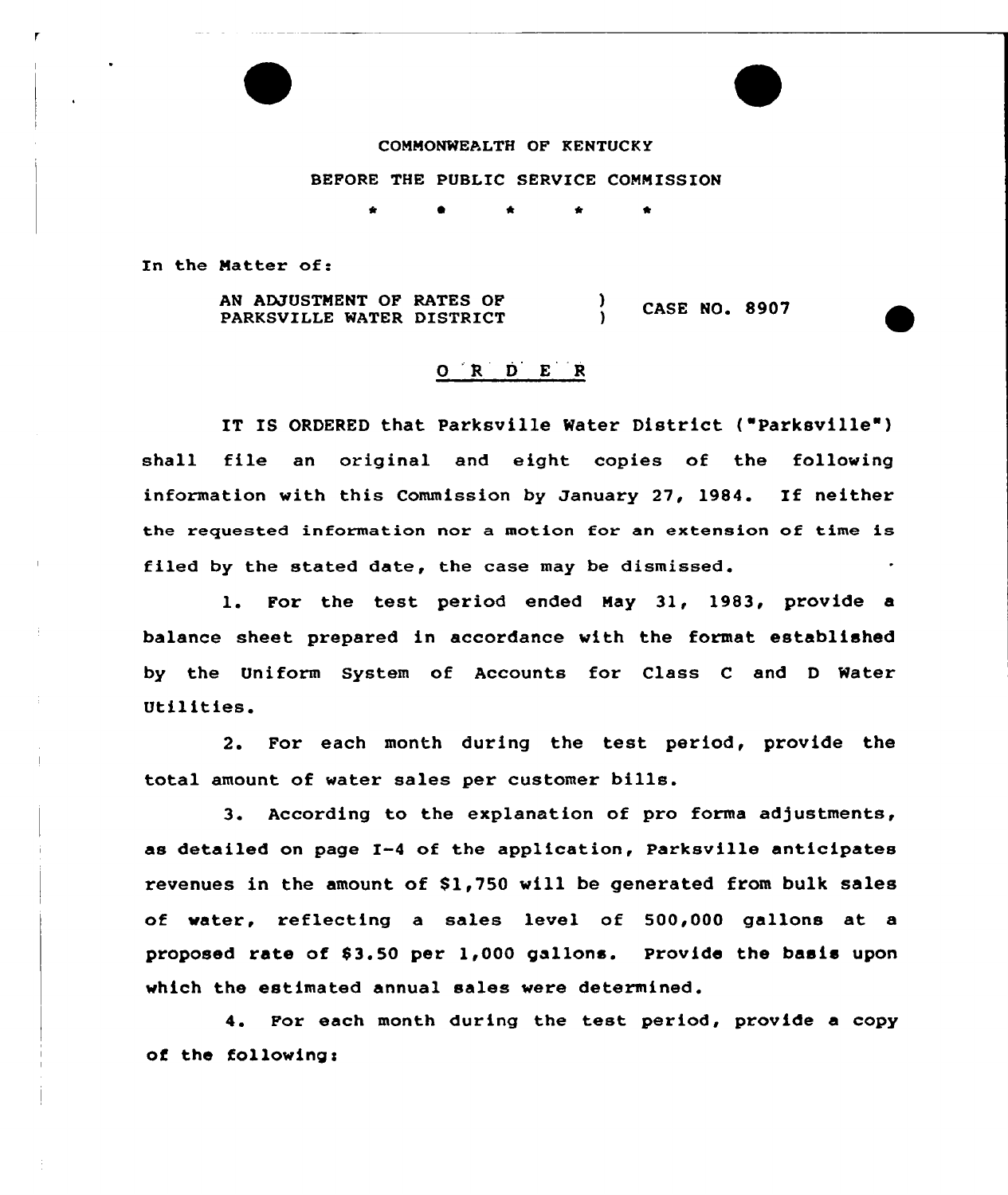

- b) the utility bill from Inter-County RECC.
- c) the water bill from the City of Danville.

5. For each of Parksville's employees, provide the following:

- a) name and job title.
- b) description of duties and responsibilities.
- c) salary at the beginning of the test period.
- d) salary at the end of the test period.
- e) description and amount of employee benefits received.
- f) the account in which the annual salary or wage is reported.

6. According to the application, Parksville has proposed an adjustment to administrative and general salaries in the amount of  $$2,400$  to reflect the total annual amount of a \$50 monthly fee which Parksville approved for each of its commissioners, retroactive to July 1, 1983. The Commission, in its Order dated Nay 21, 1982, in Case No. 8365, An Adjustment of Rates of Parksville Water District, disallowed a similar adjustment, basing the disallowance upon Parksville's "lack of prudent management in allowing excessive line loses, maintaining inadequate records, estimating water sales data, and providing untimely and inaccurate filings of information with the Commission." In addition, the Commission «dvised parksville that it should refrain from paying salaries to its commissioners until adequate proof could be presented reflecting improvements in Parksville's management and

 $-2-$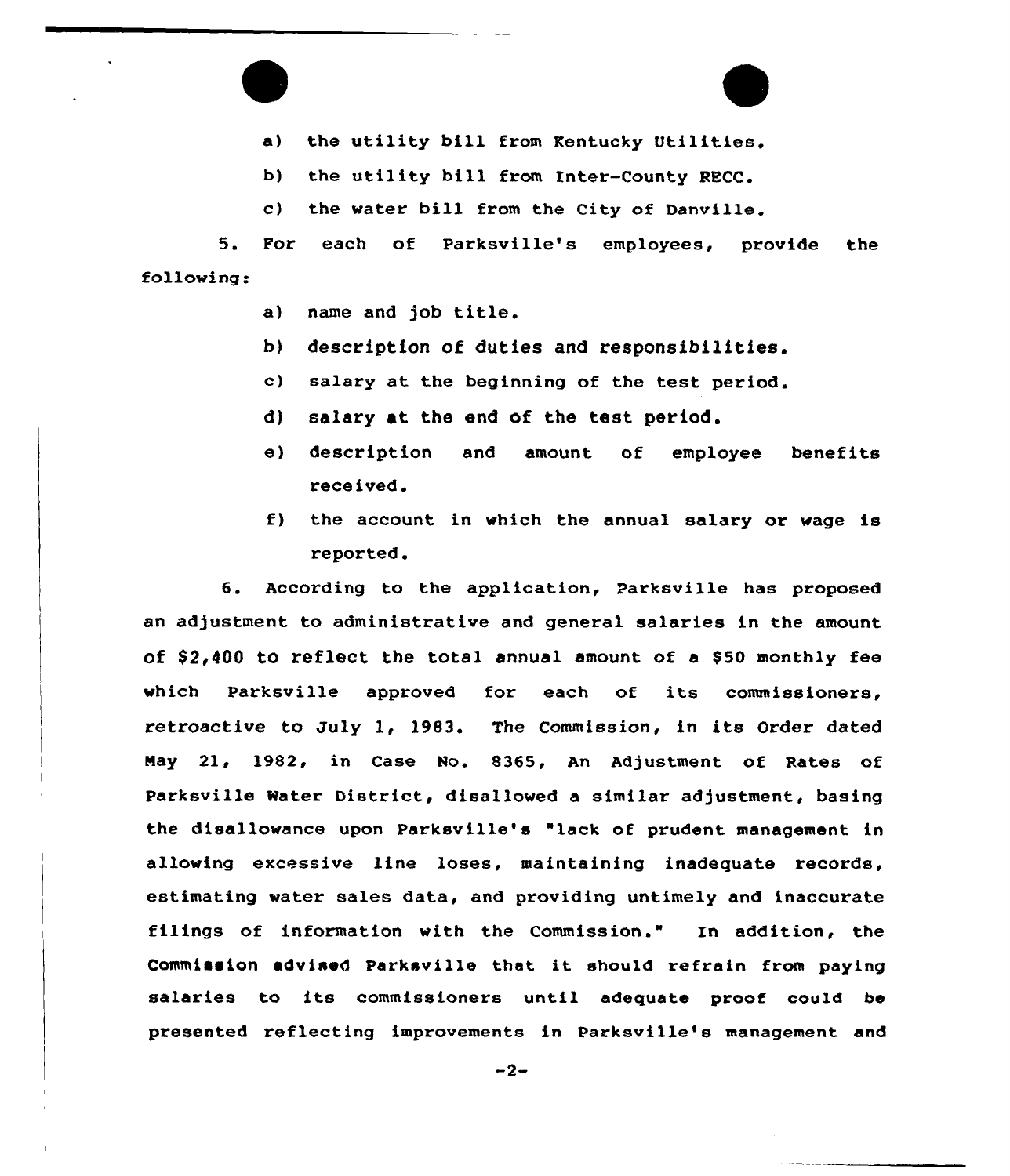operations. Therefore, with regard to these facts, cite the improvements that have been realized in the aforementioned management areas to substantiate the payment of monthly salaries to Parksville's commissioners.

7. With further reference to the management of Parksville's operations, provide the following:

- a) name of each commissioner.
- b) duties and responsibilities of each commissioner.
- c) the approximate number of hours the commissioners spend each month in the management of Parksville's operations.
- d) details as to the scheduling of regular monthly meetings of Parksville.

8. With regard to the proposed adjustment in the amount of \$ 4,450 to Account II-B-4, Maintenance of Mains, provide the following information:

- a) a copy of the agreement between Parksville and W. G. Feather and Son ("Feather" ), whereby Feather was authorized to pay the invoice amounts associated with these maintenance expenses.
- b) the amount of these expenses reimbursed to Feather as of the date of this Order.
- c) details regarding the reason(s) that the invoices presented in documentation of these expenses are billed to Feather, rather than to Parksville.
- d) details as to whether these invoice amounts have been recorded as accounts payable by Parksville.

 $-3-$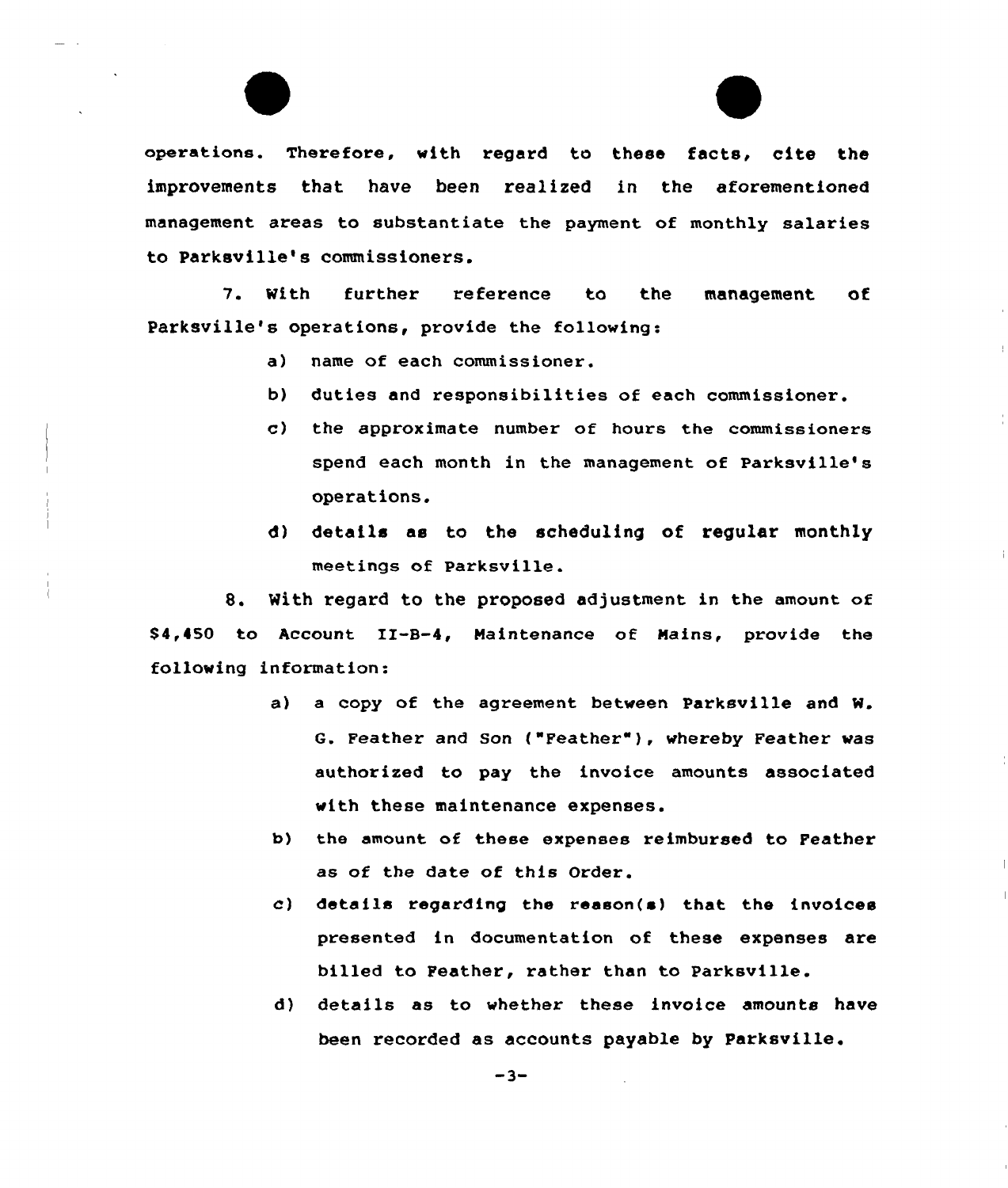9. With regard to the proposed adjustment to Outside Services to reflect the expense assaciated with an annual legal retainer in the amount of \$900, provide complete details as to the type of services, including the necessity thereof, which will be provided under the terms of the retainer.

10. With regard to the prapased adjustment to Outside Services to reflect expenses in the amount of \$3,850 associated with the filing of this rate adjustment application, provide the following information:

- a) <sup>a</sup> detailed description of the specific services performed in the preparation of the application.
- b) a breakdown of the number of hours associated with each specific service.
- c) the hourly rate charged per each specific service.

11. According to page I-7 of the application, Parksville's three notes payable to Farmers Bank of Danville in the total amount of \$27,500 have been "rolled over" for additional 6-month terms. It is further indicated that Parksville is proposing to retire this debt over a period of <sup>3</sup> years. With regard to this proposal, provide complete details concerning Parksvilla's renegotiation of the terms and conditions of these notes with Farmers Bank of Danville.

12. According to page 1-2 of the application, the three notes payable secured with Farmers Bank of Danville were necessary to affset operating deficits. Therefore, provide complete details regarding the utilisation of the proceeds of each loan.

 $-4-$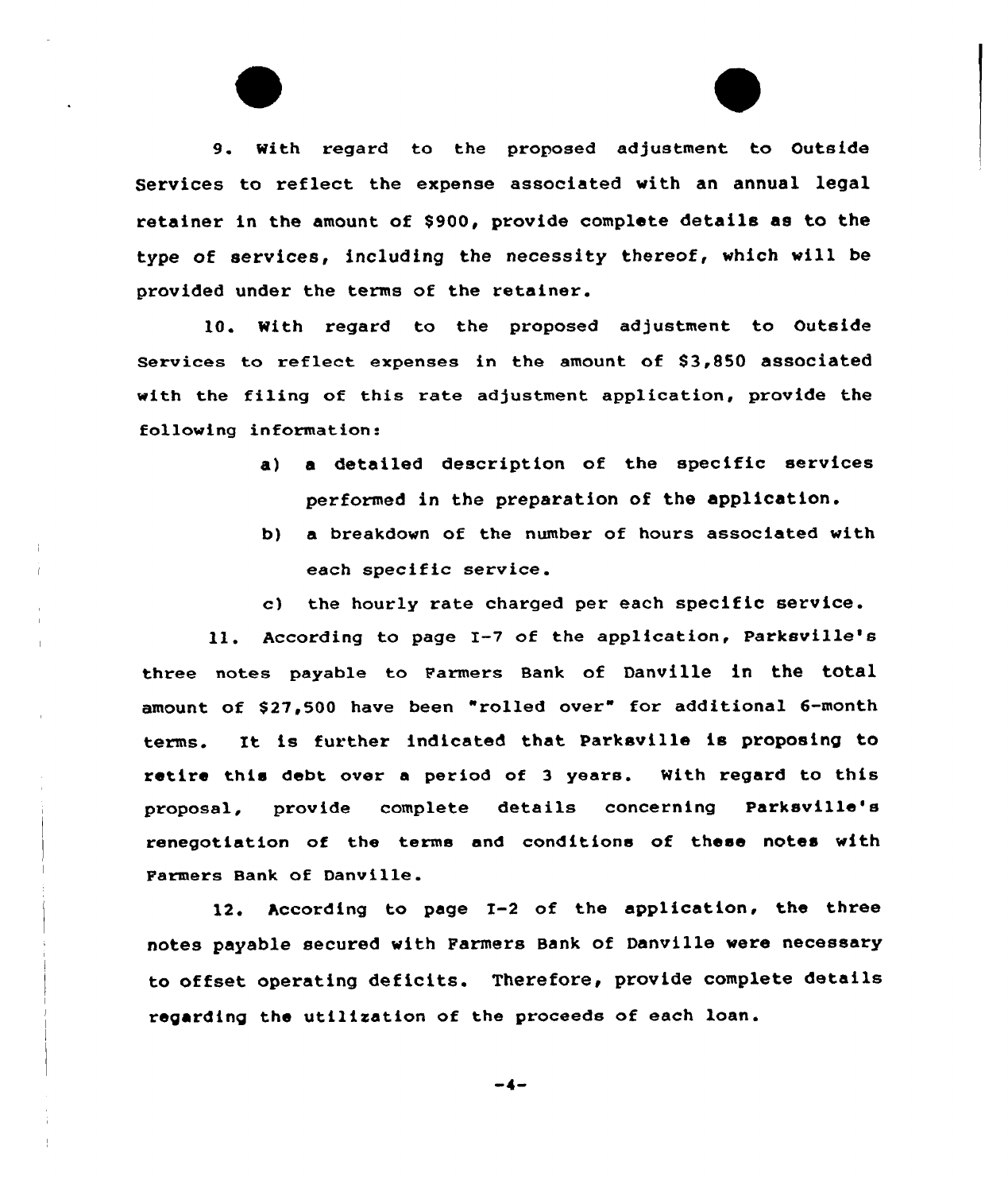13. According to the test period comparative statement of income, the principal payments on the 1966 bond ordinance, as well as the principal payments on the debt to Farmer's Bank of Danville, have been classified as deductions to income. Provide the basis for the classification of these principal payment amounts as expenses on the income statement.

14. With regard to the proposed adjustment to operating expenses in the amount of \$4,250 to reflect one-sixth of the cost associated with the maintenance of Parksville's two standpipes (expense to be amortized over a period of <sup>6</sup> years), provide the computations that were made to determine this amount.

15. In determining the revenue requirements of utilities within its jurisdiction, the Commission has primarily utilized four methods to derive <sup>a</sup> utility's allowed earnings. These methods are: rate of return on net investment or capital, debt service coverage, times interest earned ratio, and operating ratio. The method most frequently used for determining the revenue requirements of water districts and associations has been the debt service coverage method. Therefore, provide the method which Parksville utilized to determine its test period revenue requirements. Also, cite any comments that Parksville may wish to extend in regard to the Commission's use of debt service coverage in the determination of revenue requirements.

16. In Case No. 8365, information shows approximately 726 customers served by Parksville. The present case indicates 769 customers are being served, an increase of 43 customers. Are

 $-5-$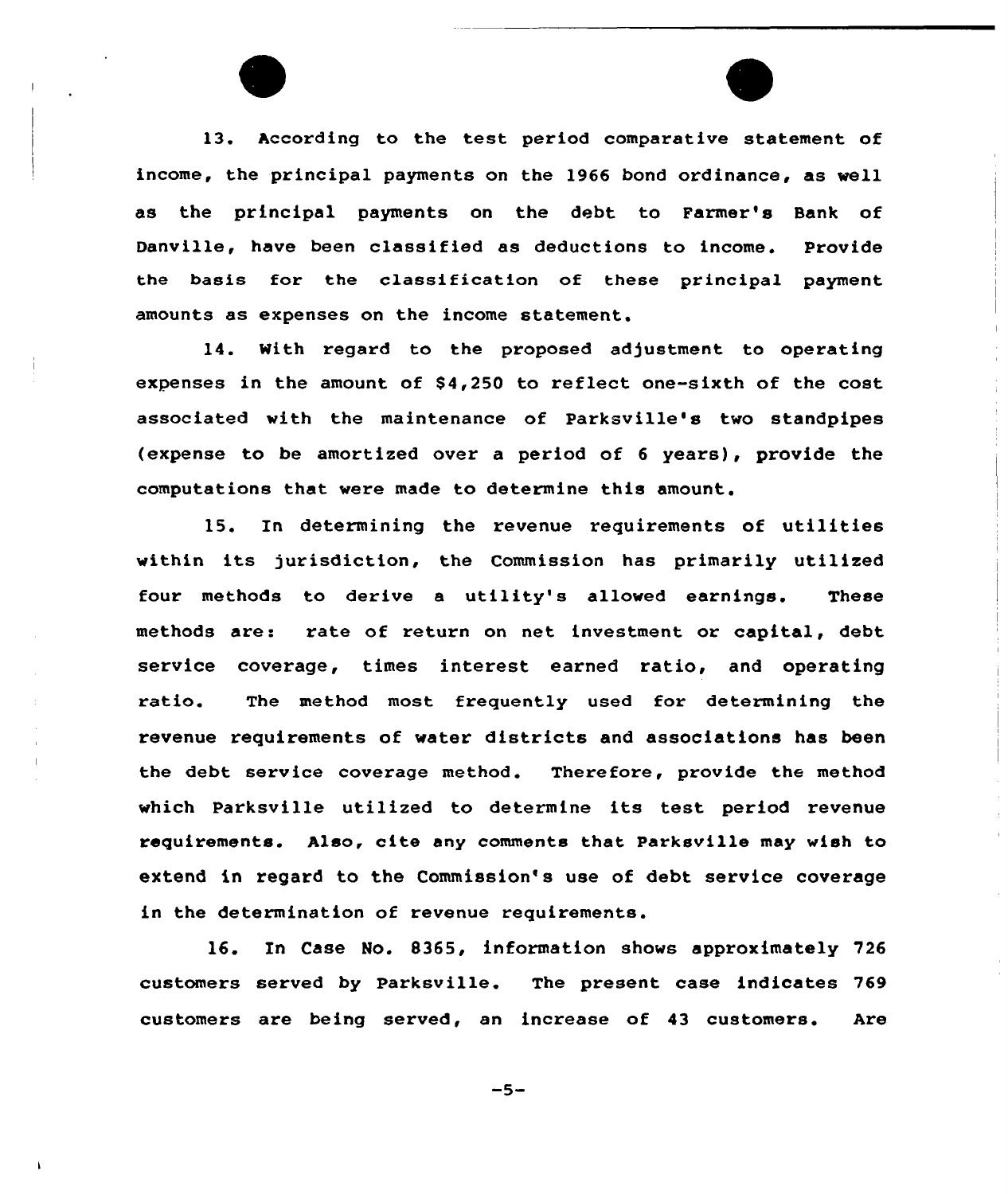

these new customers added to the Parksville system? If not, explain.

17. In Case No. 8365, it was found that approximately <sup>75</sup> meters were inoperable.

- a) Have these meters been repaired or replaced?
- b) How many meters are inoperable at the present time7
- c) Has any adjustment been made to the billing analysis to reflect unrecorded usage resulting from inoperable

18. Pages II-1 and II-4&5 indicate no major leaks have been found in the system and that there are many "dead" meters. How much of Parksville's unaccounted for water is attributable to dead or inoperable

19. Revenue from metered water sales of \$113,671 is shown on the Comparative Income and Expense Statement filed November 18, 1983. The billing analysis shows revenues of \$112,094, a difference of \$1577. Please explain.

20. Page I-28 indicates 22 meters were set during the test period with billing on Nay 31, 1983. Page I-42 indicates 59 meters for which no connection fee was paid to the utility. Page III-3, Water Utility Plant in Service, does not show any addition to plant for meter installation.

- a) How many new meters were set during the test period7 Were these new customers or replacement meters?
- What amount was collected in connection fees during the test year?

 $-6-$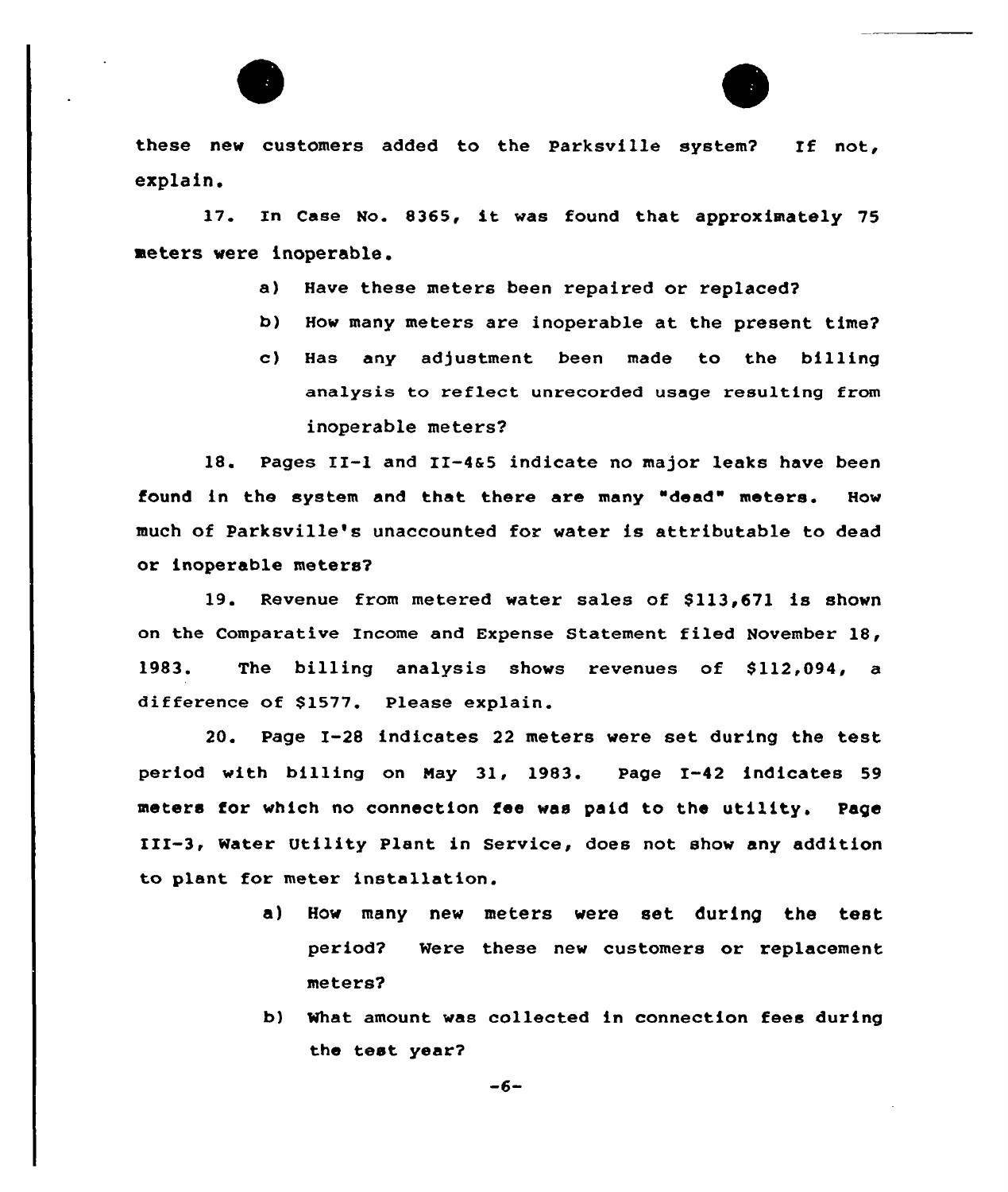

c) What is the resulting addition to plant from the new meters?

21. The billing analysis submitted is based on an average month. Page II-6 of the application shows that the total gallons sold during the test period fluctuate substantially from month to month, indicating that use of an average month would not accurately reflect actual usage and revenue to be generated by such usage. Please submit a revised billing analysis showing actual usage for the 12-month test period prepared in accordance with the instructions in Appendix <sup>A</sup> to this Order.

Done at Frankfort, Kentucky, this 10th day of January, 1984. PUBLIC SERVICE COMMISSION

For the Commission

**ATTEST:** 

**Secretary** 

التواصل والتوارد

المواجد الما

 $\mathcal{A}^{\mathcal{A}}$  and  $\mathcal{A}^{\mathcal{A}}$  and  $\mathcal{A}^{\mathcal{A}}$  and  $\mathcal{A}^{\mathcal{A}}$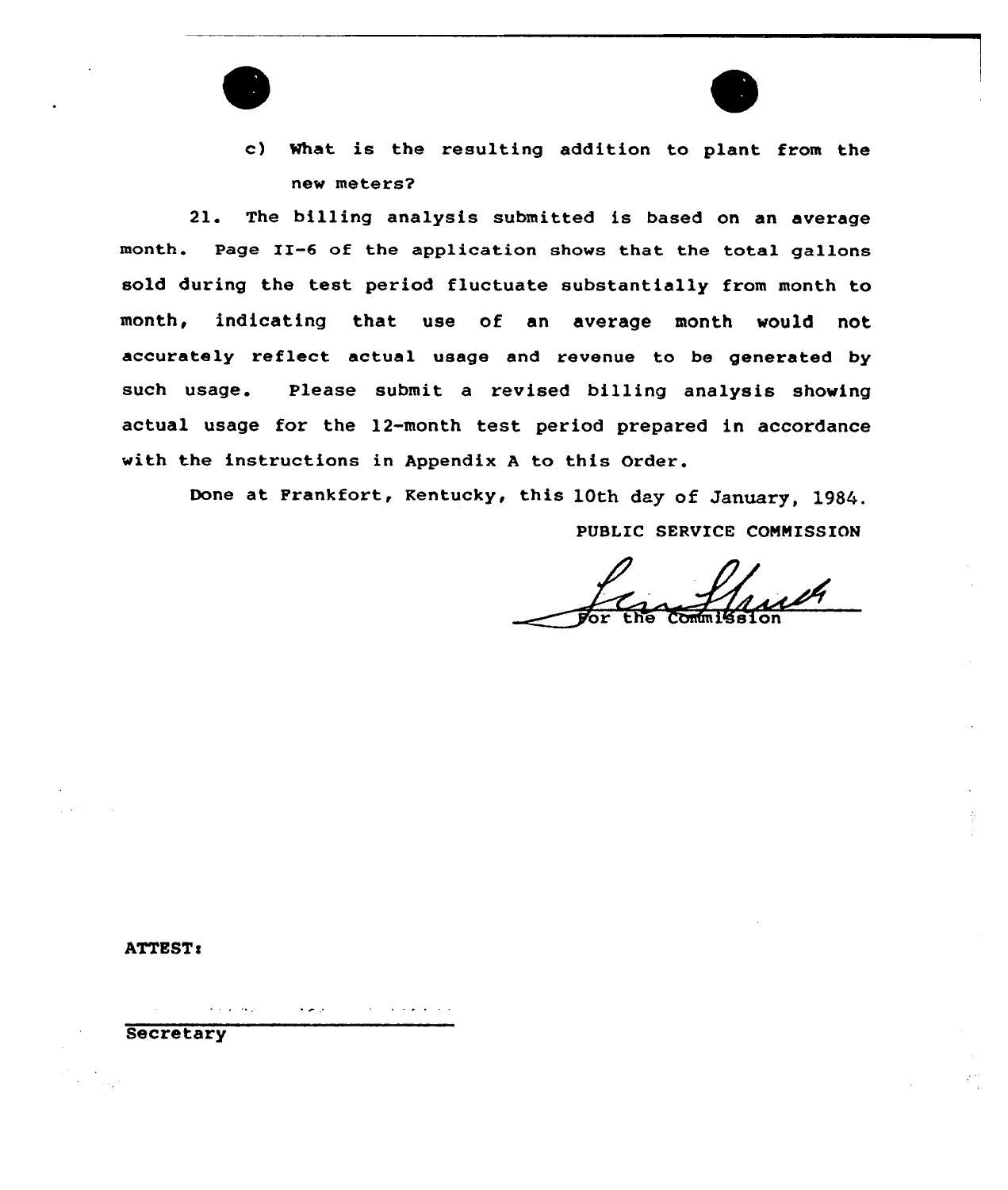

 $\ddot{\phantom{a}}$ 



## APPENDIX A

APPENDIX TO AN ORDER OF THE PUBLIC SERVICE COMMISSION IN CASE NO. &907 DATED 1/10/84

## BILLING ANALYSIS

The billing analysis is the chart reflecting the usage by the customers as well as the revenue generated by a usage by the customers as well as the revenue generated by a<br>specific level of rates. A billing analysis of both the current and proposed rates is mandatory for analysis of a rate filing. The following is a step-by-step description<br>which may be used to complete the billing analysis. A which may be used to complete the billing analysis. completed sample of a bil ing analysis is also included.

a. Usage Table (Usage by Rate Increment)

Information needed to complete the usage table should be obtained from the meter books or other available usage records. The usage table is used to spread total usage<br>into the proper incremental rate step. Initial into the proper incremental rate step. recording of usage should be in 100 gallon increments. where there are only a few very large users or contract customers, actual usage should be used. Usage between 0-100 gallons should be shown as 100, between 101-200 as 200, etc. The usages and customers are then combined for purposes of the usage table as follows:

Column No. <sup>1</sup> is the incremental steps in the present or proposed rate schedule for which the analysis is being<br>made. Column No. 2 is the number of bills in each Column No. 2 is the number of bills in each incremental rate step. Column No. 3 is the total gallons used in each incremental rate step. Columns Nos. 4, 5, 6, 7, 8 and 9 are labeled to correspond to the incremental rate steps shown in Column No. 1 and contains the actual number of gallons used in each incremental rate step.

Exemple for completing Usage Table is as follows:

Column No. 1 is incremental rate steps.

Columns No. <sup>2</sup> and 3 are completed by using information obtained from usage records.

Columns No. 4, 5, 6, 7, 8, and 9 are completed by the following steps:

Step 1: 1st 2, <sup>000</sup> gal lons minimum bill rate level 432 Bills 518,400 gallons used All bills use 2,000 gallons or less, therefore, all usage is recorded in Column 4.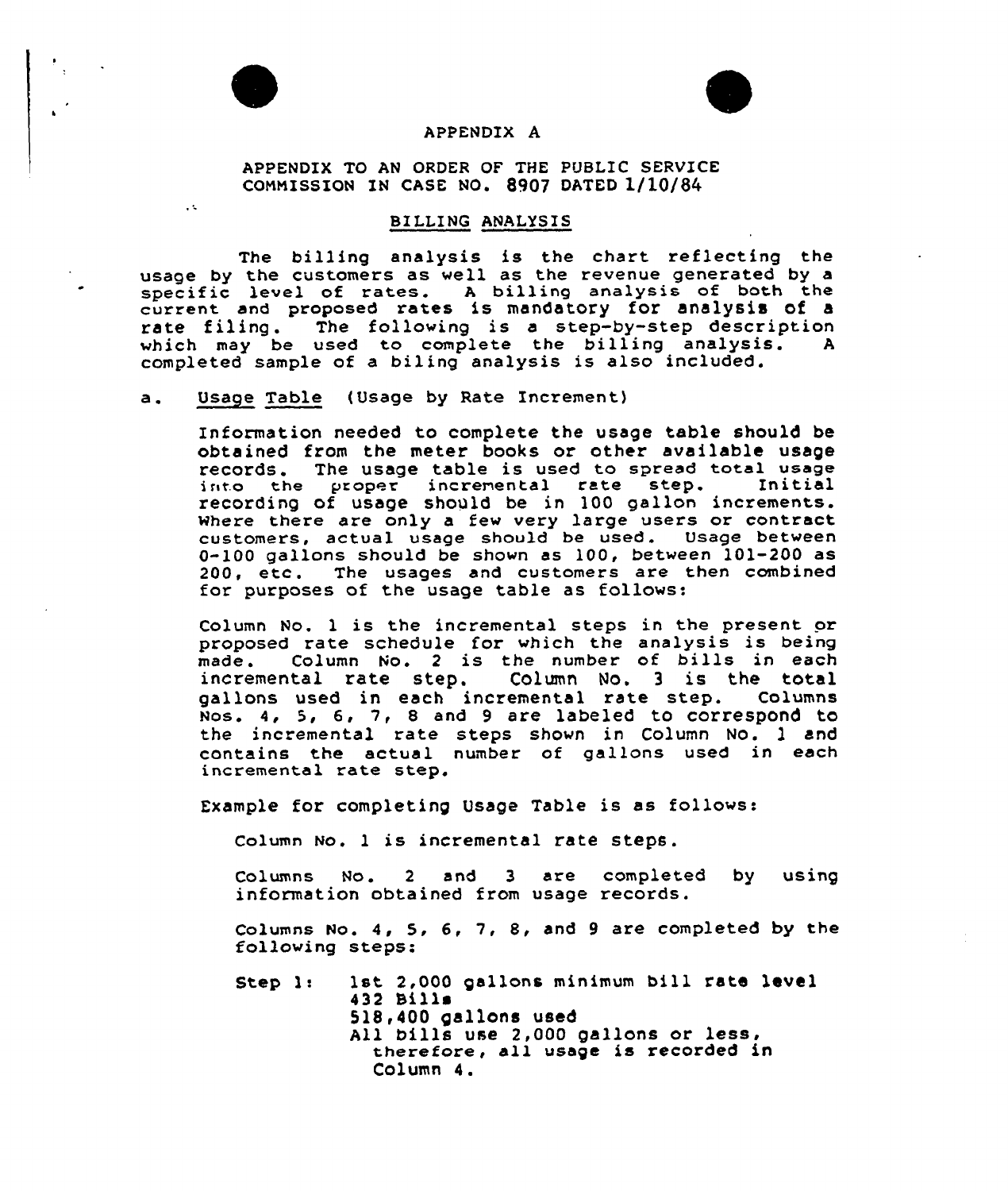Step 2: Next 3,000 gallons rate level<br>1,735 Bills<br>4,858,000 gallons used 1st 2,000 minimum x 1,735 bills = 3,470,000 gallons - record in Column <sup>4</sup> Next 3,000 gallons — remainder of water over  $2,000 = 1,388,000 - record in Column 5$ Step  $3:$ Next 10,000 gallons rate level **1,830 Bills**<br>16,268,700 gallons used  $1$ st 2,000 minimum x 1,830 bills  $= 3,660,000$ gallons - record in Column <sup>4</sup> Next 3,000 gallons x 1,830 bills =  $5,490,000$  gallons - record in Column 5 Next  $10,000$  gallons - remainder of water over<br>3,000 = 7,118,700 gallons - record in Col umn 6 Step 4: Next 25,000 gallons rate level 650 bills<br>15,275,000 gallons used  $1$ st 2,000 minimum x 650 bills = 1,300,000 gallons record in Column <sup>4</sup> Next 3,000 gallons x 650 bills = 1,950,000 gallons record in Column 5 Next 10,000 gallons x 650 bills =  $6,500,000$ gallons - record in Column <sup>6</sup> Next 25,000 gallons - remainder of water over  $10,000$  gallons = 5, 525, 000 gallons - record in Column 7 Step 5: Over 40,000 gallons rate level 153 bills<br>9,975,600 gallons used 1st 2,000 minimum x 153 bills =  $306,000$  gallons - record in Column 4 Next  $3,000$  gallons  $\times$  153 bills = 459,000 gallons - record in Column 5 Next 10,000 gallons <sup>x</sup> 153 bills <sup>=</sup> l,530<000 gallons - record in Column <sup>6</sup> Next 25,000 gallons x 153 bills =  $3,825,000$  gallons - record in Column 7 Over 40,000 gallons — remainder of water over  $25,000 = 3,855,600$  gallons - record in Column 8

 $\sim$   $\sim$ 

Step 6: Total each column for transfer to Revenue Table.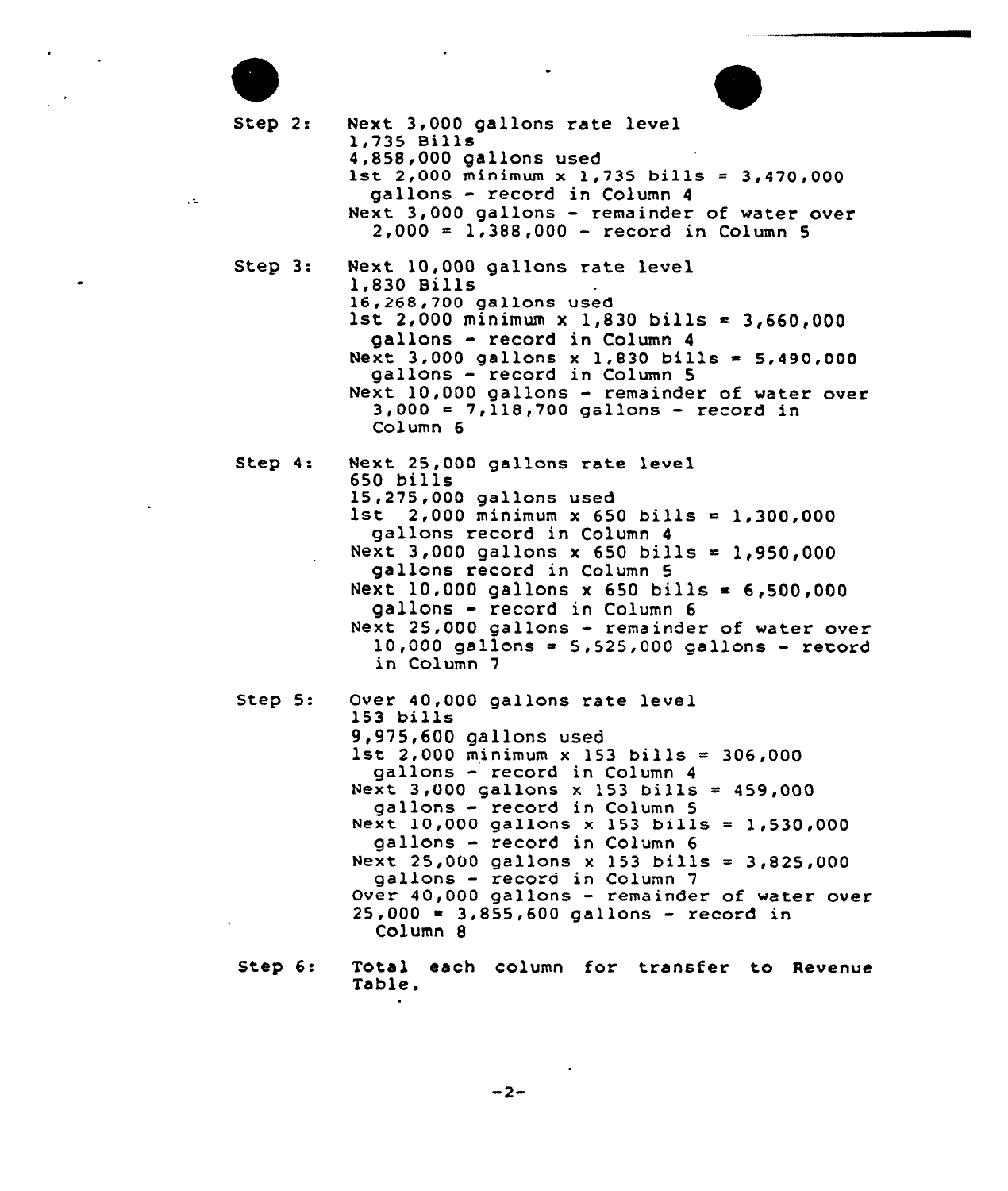

 $b.$ 



Revenue Table is used to determine the revenue produced from the Usage Table. Column No. 1 is the incremental rate steps in the rate schedule for which the analysi is being made. Column No. <sup>2</sup> indicates the total number cf bills. Column No. <sup>3</sup> is the number of gallons accumulated in each rate increment (Totals from Columns 4, 5, 6, <sup>7</sup> and <sup>8</sup> of the above usage table) . Column No. <sup>4</sup> is the rates to be used in determining revenue. Column No. 5 contains revenue produced.

Example for completing Revenue Table is as follows:

Complete Columns no. 1, 2 and 3 using information<br>from Usage Table.

Complete Column No. <sup>4</sup> using rate either present. or proposed.

Column No. 5 is completed by first multiplying the bills times the minimum charge.

Then, starting with the second rate increment, multiply Column No. <sup>3</sup> by Column No. <sup>4</sup> and total.